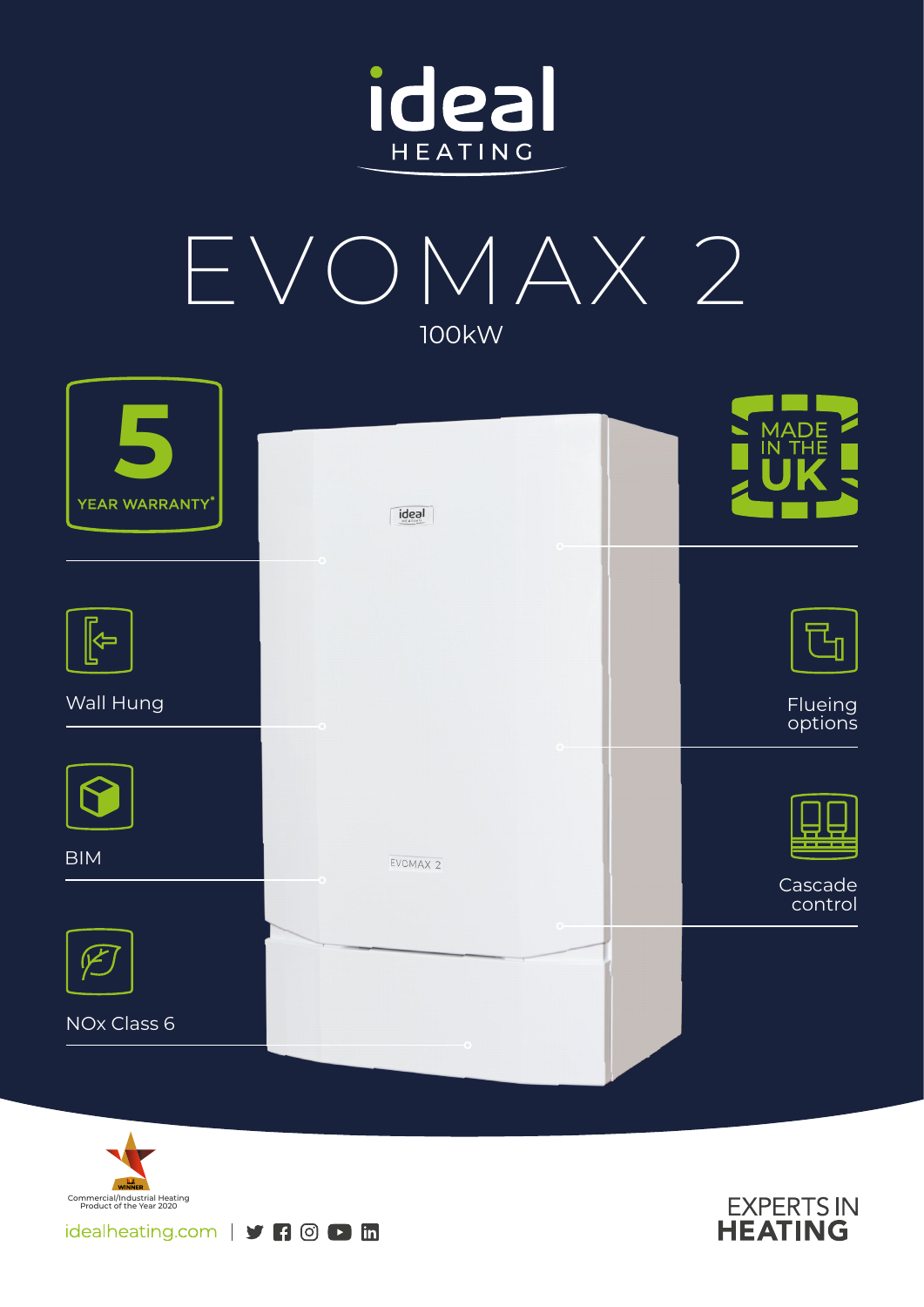## Features & specification

Available in outputs of 30, 40, 60, 80, 100, 120 and 150kW, Evomax 2 is designed to ensure all installation requirements can be achieved. There is also an LPG Evomax 2 range from 30 - 120 kW for off mains installations.

### • **Free Commissioning\***

- $\,\cdot\,$  Robust cast aluminium silicon  $\,\,\cdot\,$  Dynamic control menu set up alloy heat exchanger
- NOx <40mg/kWh (Class 6) for all natural gas models
- High 5:1 turndown
- Up to 99.6% full load efficiency
- Up to 110% part load efficiency



• Compact - small footprint

- Easy servicing; 3 sides removable
- Built in, serviceable flue Non-Return Valve
- Capable of operating at up to 30° Δ T





### DIMENSIONS & CLEARANCES

| <b>BOILER</b> | <b>DIMA</b> | <b>DIM B</b> |
|---------------|-------------|--------------|
| <b>100</b>    | 520         | 226          |

The following minimum clearances must be maintained for operation and servicing:

CLEARANCE BETWEEN MULTIPLE BOILER INSTALLATIONS: 25mm





### BOILER ASSEMBLY INTERNAL VIEW **(40kW MODEL SHOWN) KEY 1.** Auto Air Vent **2.** Burner Fixings **3.** Fan **4.** Gas Valve **5.** Venturi **6.** Flow Thermistor **7.** Ianitor Unit **8.** Electrode Detection **9.** Ignition Electrode **10.** Water Pressure Sensor Imm



# **EXPERTS IN**<br>**HEATING**

**idealheating.com** | **01482 492251** | **commercial@idealheating.com**  Ideal Heating, National Avenue, Kingston upon Hull, East Yorkshire, HU5 4JN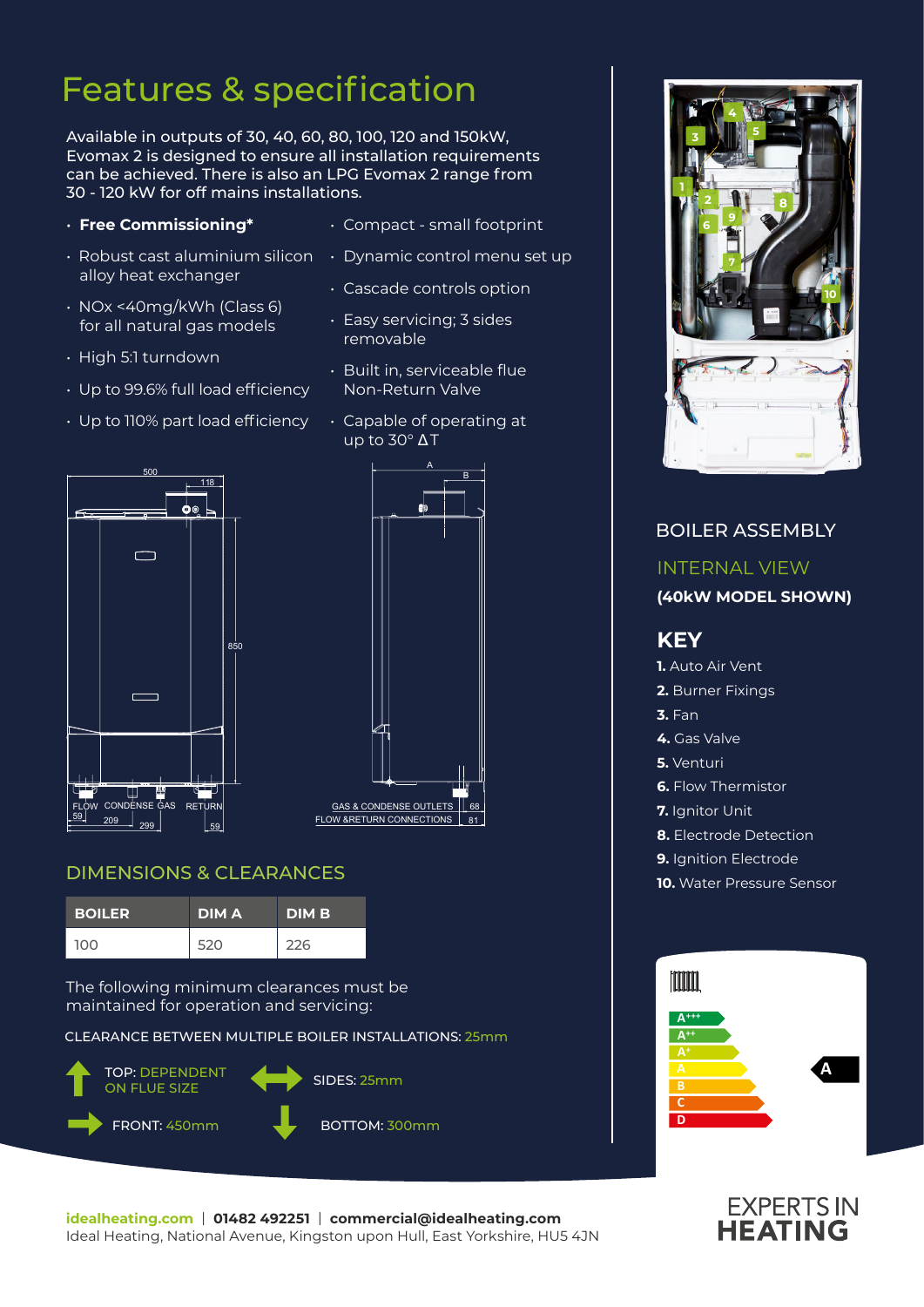### TECHNICAL SPECIFICATIONS EVOMAX 2 100kW

### GENERAL

| Dry Weight                     | kg   | 73                                       |
|--------------------------------|------|------------------------------------------|
| <b>Boiler Dimensions</b>       | mm   | 850 (H)<br>x 500 (W)<br>$\times$ 520 (D) |
| <b>Boiler Clearances</b>       | mm   | Front: 450<br>Side: 25<br>Below: 300     |
| <b>Full Load Efficiency</b>    | $\%$ | 98.2                                     |
| Part Load Efficiency           | %    | 109.4                                    |
| Seasonal Efficiency            | $\%$ | 96.7                                     |
| SEDBUK 2009                    | %    | N/A                                      |
| Min/Max Gas pressure (Nat Gas) | mbar | 17.5/20.0                                |

#### BURNER PRE MIX

| Fuel                       | (Type G20) | Natural Gas    |
|----------------------------|------------|----------------|
| Fuel Consumption (Nat Gas) | $m^3/h$    | 10.8           |
| Flame Protection           |            | Ionisation     |
| Ignition                   |            | Spark          |
| Boiler Output (Mean 70°C)  | kW         | $20 - 100$     |
| Boiler Output (Mean 40°C)  | kW         | $21.6 - 103.9$ |
| Boiler Input (Gross cv)    | kW         | 113.6          |
| Gas Inlet Size             |            | $G^{3/2}$      |
| NOx Weighted (gross)       | mg/kWh     | 34.8           |
| NO <sub>x</sub> Class      |            | Class 6        |

#### **HYDRAULICS**

| Hydraulic Resistance ( $11^{\circ}$ C $\Delta$ T)   | mbar         | N/A             |
|-----------------------------------------------------|--------------|-----------------|
| Hydraulic Resistance (20 $\degree$ C $\triangle$ T) | mbar         | 134             |
| Hydraulic Resistance (30 $\degree$ C $\triangle$ T) | mbar         | 60              |
| Nominal Flow Rate ( $11^{\circ}$ C $\Delta$ T)      | $1/m$ in     | N/A             |
| Nominal Flow Rate (20°C ∆T)                         | $1/m$ in     | 71.7            |
| Nominal Flow Rate (30°C ∆T)                         | $1/m$ in     | 47.8            |
| Min Flow Rate (30°C ∆T) (MAX MOD)                   | $1/m$ in     | 48.7            |
| Min Flow Temperature                                | $^{\circ}$ C | 30              |
| Max Flow Temperature                                | $^{\circ}$ C | 85              |
| Min Working Pressure                                | bar          | 0.3             |
| Max Working Pressure                                | bar          | 6               |
| Max Static Head Of Water                            | metres       | 61.0            |
| Condensate Connection                               | mm           | 25              |
| High Limit Set Point                                | $^{\circ}$ C | 110 flow, 95    |
| return                                              |              |                 |
| Flow & Return Size                                  |              | $GI\frac{1}{4}$ |
| <b>Water Content</b>                                | litres       | 7.0             |
|                                                     |              |                 |

### FLUE/AIR INLET

| Flue Size                           | mm      | 100/150 Concentric<br>or Open Flue |
|-------------------------------------|---------|------------------------------------|
| Flue Gas Volume                     | $m^3/h$ | 140.5                              |
| Flue Gas Temperature 80/60          | $\circ$ | 70                                 |
| O/F Max Counter Pressure Diff       | Рa      | 220                                |
| Balanced Flue Counter Pressure Diff | Da      |                                    |

### **ELECTRICAL**

| <b>Electrical Supply</b>   |         | 230V - 50Hz                                    |
|----------------------------|---------|------------------------------------------------|
| Current (Max No Pump)      | amp     | 4A                                             |
| Power Consumption          | watt    | 187                                            |
| Modulating Input           | $V$ /dc | 0-10V or OpenTherm                             |
| <b>Fuse Rating</b>         | amp     | 4.0                                            |
| Controls Voltage           | V       | 230V 50Hz volt free<br>control or PELV=<24V DC |
| <b>Insulation Class IP</b> |         | IPX4D                                          |

### CONTROL OPERATION

| $On/Off$ 0-10V DC            | Yes |
|------------------------------|-----|
| OpenTherm                    | Yes |
| <b>High Limit Protection</b> | Yes |
| Low Water Protection         | Yes |
| Volt Free Common Alarm       | Yes |
| Boiler Run Indication        | Yes |

### OPTIONAL EVOMAX 2 KITS FOR INDEPENDENT HEAT

| Multi Boiler Frame & Header Kits      | Yes |
|---------------------------------------|-----|
| Varican Module Master Kit             | Yes |
| Varican Module Slave Kit              | Yes |
| Extension Module Kit                  | Yes |
| OPENTHERM Room Control Kit            | Yes |
| Room Sensor Kit                       | Yes |
| Tank Sensor Kit                       | Yes |
| Outside Sensor Kit                    | Yes |
| Header Flow Tank Immersion Sensor Kit | Yes |
| Header Flow Tank Strap On Sensor Kit  | Yes |
| Safety Interlock Kit                  | Yes |
| 0-10V Pump Control Kit                | Yes |
| Condensate Pump                       | Yes |

#### **Please Note:**

The plate heat exchangers are to be used for system separation only. They must not be used for the direct production of domestic hot water. They should not be used for direct heating of swimming pool water where the chlorinated pool water would pass directly through the plate heat exchanger.

\*5 year warranty subject to Terms and Conditions. 5 years parts and labour warranty available subject to being commissioned by Ideal Heating. Free Commissioning Offer available subject to terms and conditions. Terms & conditions at idealheating.com